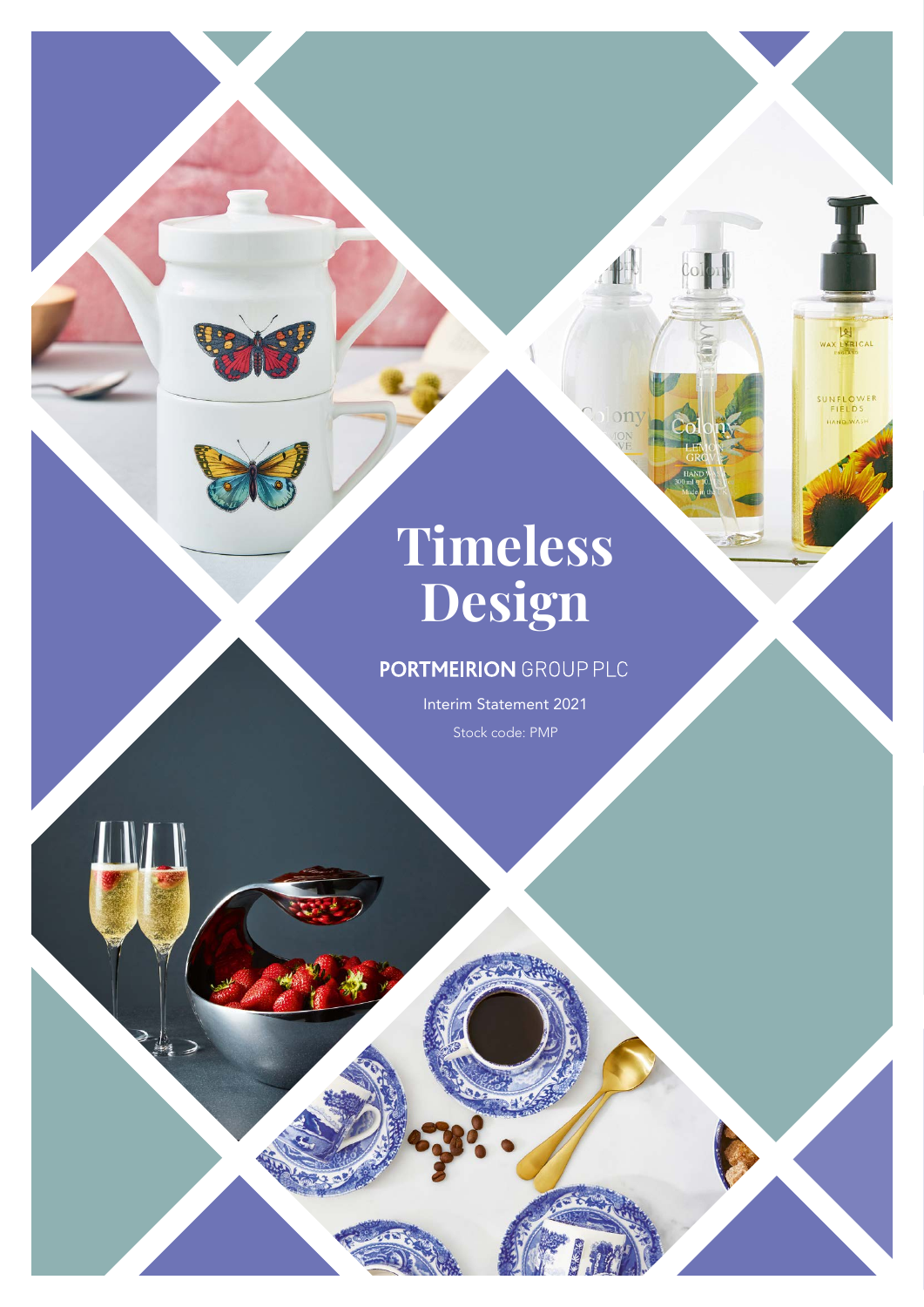

Portmeirion Group PLC, the designer, manufacturer and worldwide distributor of high quality homewares under the Portmeirion, Spode, Royal Worcester, Pimpernel, Wax Lyrical and Nambé brands, is pleased to announce its results for the six months ended 30 June 2021.

Our Brands [page 1](#page-2-0) >

### **Overview**

- 1 [Headlines](#page-2-0)
- 2 [Interim Review](#page-3-0)

### Financial Statements

- 5 [Independent Review Report](#page-6-0)
- 6 [Consolidated Income Statement](#page-7-0)
- 7 [Consolidated Statement of](#page-8-0)  [Comprehensive Income](#page-8-0)
- 8 [Consolidated Balance Sheet](#page-9-0)
- 9 [Consolidated Statement of Changes](#page-10-0)  [in Equity](#page-10-0)
- 10 [Consolidated Statement of Cash Flows](#page-11-0)
- 11 [Notes to the Interim Financial Information](#page-12-0)
- **BC** [Company Information](#page-15-0)

Pictured on front cover (clockwise from top): Portmeirion Botanic Garden Harmony, Wax Lyrical Hand Care, Spode Blue Italian, Nambé Scoop Server and Champagne Flutes.

Pictured above: Spode Creatures of Curiosity.



Visit our website at [portmeiriongroup.com](https://www.portmeiriongroup.com/)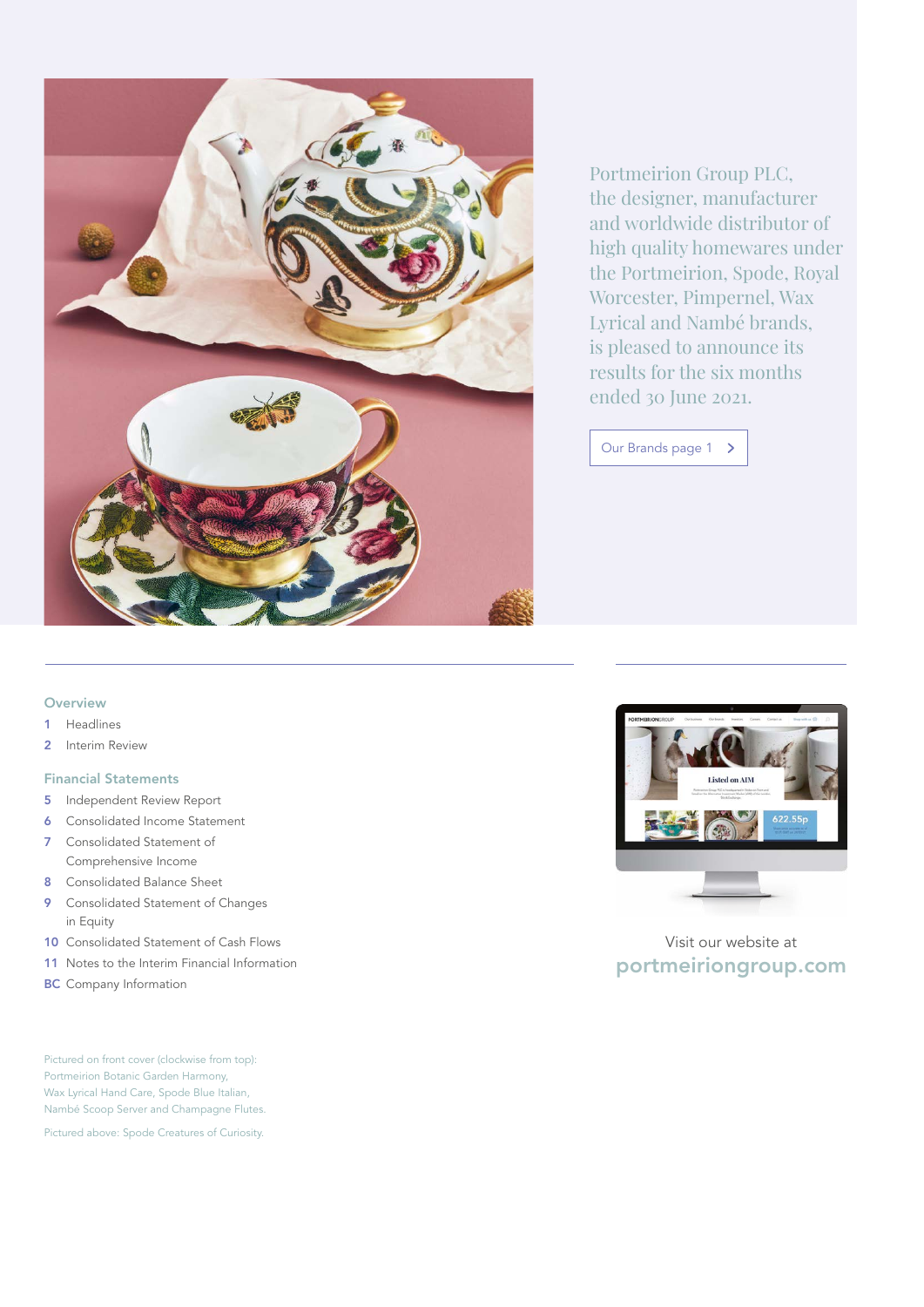# <span id="page-2-0"></span>**Headlines**

### **Financial Headlines**

- Record Group revenue of £43.1 million, an increase of 35% over the prior year (2020: £32.0 million) and 24% over pre Covid-19 levels (2019: £34.9 million).
- Like-for-like sales in constant currency up 7% against 2019 ("YO2Y"), ahead of pre Covid-19 levels despite ongoing disruptions, showing the strength of consumer demand and progress with our online strategy.
- $\bullet$  Headline profit before tax<sup>1</sup> was £1.5 million (2020: loss before tax £2.7 million, 2019: profit before tax £0.5 million).
- Continued strong online sales growth which increased by 15% on a constant currency basis over 2020 with gross margin improvement of +900bps and 124% growth YO2Y.
- Earnings per share up to 9.12p per share (2020: loss per share 20.71p, 2019: earnings per share 3.96p).
- Strong balance sheet maintained and significant headroom within current borrowing facilities.
- Dividends to be resumed for FY21.
- Following a strong first half of the year and with an expanding global order book, the Group remains confident of achieving market expectations for FY21.

### **Operational Headlines**

- Good progress in developing online and digital capabilities, including further investment in online platforms and fulfilment capabilities.
- Strong growth (57% against 2020, 4% YO2Y) in key South Korean market following successful period of management action and focus on stabilisation of stock levels. Growth expected to continue in H2.
- Completed a number of automation investments in UK ceramic factory which will increase capacity to underpin future sales growth and margin improvements.
- Successful expansion of home fragrance brand portfolio at Wax Lyrical; new factory line now producing hand and body care ranges, with first products shipping in the third quarter of the year.
- New product launches including Sophie Conran for Portmeirion and Spode Creatures of Curiosity.
- Our UK businesses both achieved Investor in People (IIP) Platinum accreditation in recognition to our commitment to leading, supporting and improving our workforce.
- Headline profit/(loss) before tax excludes exceptional items – see note 3.

# **Our Brands**



# Spode.

Established in 1770 Contemporary yet timeless great British design. Pictured: Spode Morris & Co. [spode.co.uk](https://www.spode.co.uk/)



### Established in 1980

 $|2|$ 

Established in 1960

for modern-day living.

Arbor & Floret [portmeirion.co.uk](https://www.portmeirion.co.uk/)

Beautiful designs and practicality

PORTMEIRION®

Pictured: Sophie Conran for Portmeirion

The UK's largest home fragrance company, based in the British Lake District. Pictured: Wax Lyrical Homecenter [waxlyrical.com](https://www.waxlyrical.com/)



A rich and diverse design heritage. Pictured: Royal Worcester Wrendale Design

[royalworcester.co.uk](https://www.royalworcester.co.uk/)



# nambe

### Established in 1951

Making museum-quality art a part of daily life. Pictured: Nambé Harmony Salad Bowl & Servers

[nambe.co.uk](https://www.nambe.co.uk/)



# pimpernel.

### Established in 1945

The premier brand for placemats and coasters. Pictured: Sara Miller London Portmeirion made by Pimpernel [pimpernelinternational.co.uk](https://www.pimpernelinternational.co.uk/)





Interim Statement 2021 • Portmeirion Group PLC 1





ROYAL<br>WORCESTER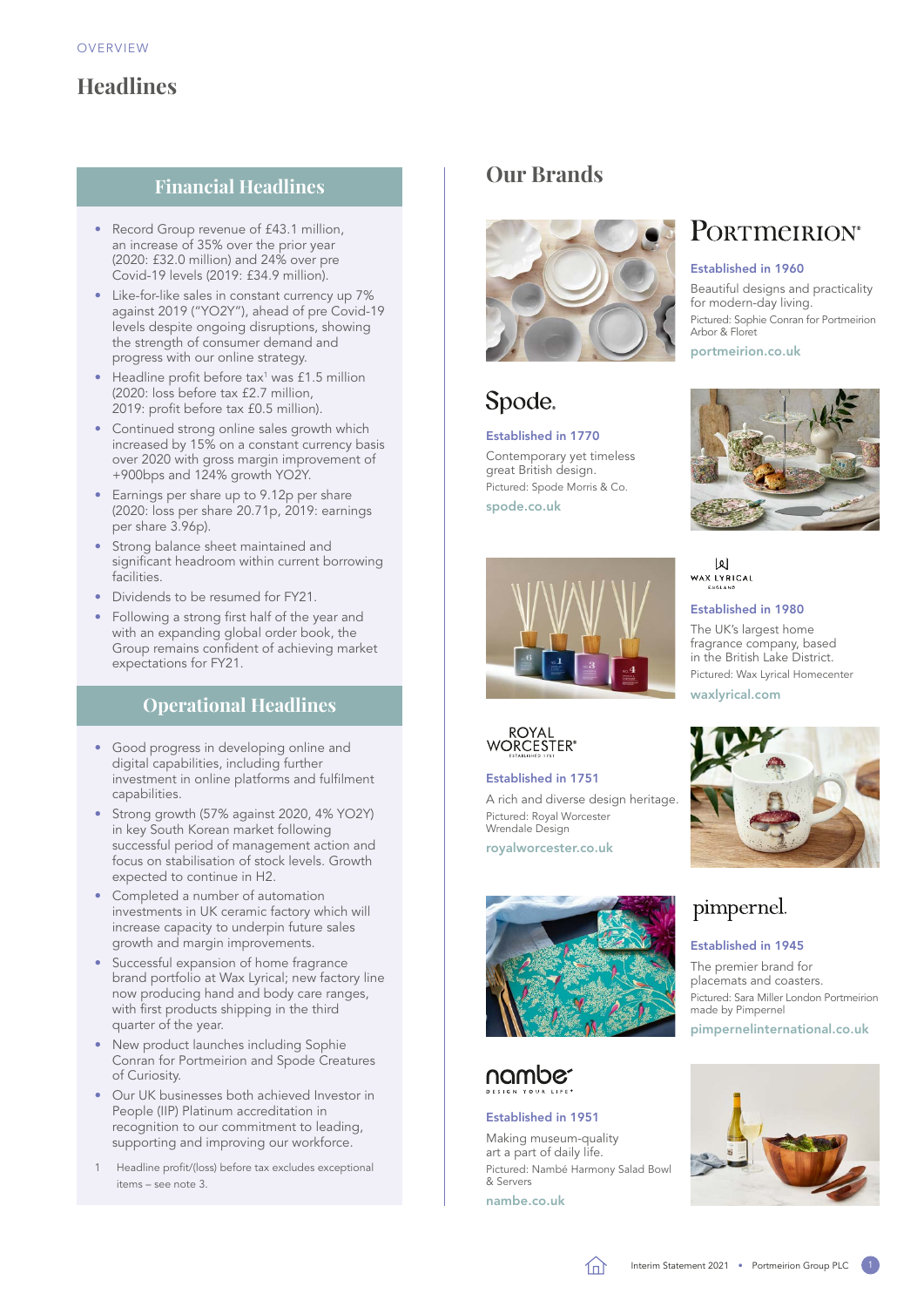<span id="page-3-0"></span>

# **Interim Review**

# **Excellent first half performance driven by success of online strategy**

### **Trading**

We are delighted to announce that reported sales were up on pre Covid-19 levels despite the ongoing disruptions from the pandemic which included the closure of retail in the UK during the first four months of the period.

We have continued to grow sales in our online channels – a key part and focus of our long term strategy. At the same time, we have increased average prices and margins on our own websites sales channels versus the same period in 2020, with average gross margin increasing by +900bps. In our key UK and US markets, 51% of sales went through all online channels (2020: 48%).

We have also seen strong growth from our rest of world markets, particularly from our key South Korean market which grew 57% on a more sustainable base following a successful period of stabilisation over the last few years.

We have continued to develop new products for our customers through the pandemic and have seen successful launches including a new Sophie Conran for Portmeirion range and Spode Creatures of Curiosity.

### **Financial highlights**

Revenue was £43.1 million for the first six months of the year, an increase of 35% over the previous year (H1 2020: £32.0 million) and 24% over pre Covid-19 levels (2019: £34.9 million).

Like-for-like sales on a constant currency basis, excluding the benefit of sales from our Nambé division (acquired in July 2019) and additional sales from Portmeirion Canada (fully acquired in August 2020), were up by 35% over 2020 and by 7% over 2019 levels (Y02Y).

Our operating performance was encouraging; headline operating profit<sup>1</sup> was £1.7 million which was significantly ahead of both the prior year (H1 2020: operating loss £2.2 million) and pre Covid-19 levels (H1 2019: operating profit £0.7 million). This left the Group's operating margin at 4.0% for the first half of the year, which was significantly ahead of pre Covid-19 levels in 2019 of 1.9%.

Following the strong revenue and operating performance, headline profit before tax<sup>1</sup> was £1.5 million (2020 H1: loss before tax £2.7 million, 2019 H1: profit before tax £0.5 million).

Headline basic earnings per share<sup>1</sup> was 9.12p per share (2020: basic loss per share 20.71p, 2019: basic earnings per share 3.96p).

Headline profit/(loss) before tax, headline operating profit/(loss) and headline earnings/(loss) per share exclude exceptional items (see [note 3\)](#page-12-0).

### **Operational overview**

Our increased focus on online sales channel development allowed us to continue to grow and deliver our products into the hands of end consumers despite the ongoing challenges associated with the Covid-19 pandemic. Our experienced teams have worked hard to mitigate Covid-related disruption to our supply chains, including the extremely tight global container freight market.

Our two UK manufacturing sites both operated throughout the first half of the year. Demand for "Made in Britain" ceramics has remained strong and our Stoke-on-Trent factory is now operating above pre Covid-19 output levels. Our Wax Lyrical site in the Lake District has continued to produce our home fragrance lines, and following the completion of the hand and body product line extension, has launched a number of new collections which we have already started to ship in the third quarter.

The Group continues to prioritise the health and safety of our workforce and customers and ensure appropriate measures are in place at all of our premises.

The Group has continued to generate operating cash which has supported ongoing strategic investment. From the time of the equity raise in June 2020, the Group has spent a net sum of £4.0 million on capital expenditure, and has a number of further new projects already at the later stages of planning to accelerate future sales growth.

We continue to monitor the impact of Brexit on our trading markets. We have seen some disruption to shipping product into the EU from the UK and additional duty costs, but this has not had a material impact on H1 profitability.

### Geographical performance

Following the acquisition of Nambé in July 2019, the USA became the Group's largest geographical market and accounted for 35% of total Group revenue. With the lifting of Covid-19 restrictions across the USA, this market grew by 44% compared to the first half of 2020 and like-for-like sales are now above 2019 levels. We see good opportunity for further growth in our US market in the next few years driven by further online penetration and new product launches.

Our second largest market is the UK, which accounted for 31% of total Group sales. Despite ongoing Covid-19 restrictions in the UK, with non-essential retail closed for the first quarter of the year, sales increased by 5% in this market. This was driven by the continued growth in online sales both on our own ecommerce site and third party platforms.

In international markets, sales in South Korea grew by 57%. South Korea was one of the first countries to enter national lockdown in 2020, and sales in H1 2020 were duly impacted. Our sales into the market rebounded strongly in the second half of 2020 and we continued to see growth due to new ranges and collections launched with our distributor.

In our rest of world markets, sales were up 93% over the same period in 2020 as various restrictions around the world ended and economies started to recover from the pandemic. Rest of world sales benefitted from additional sales in Canada due to the Group owning 100% of the share capital of Portmeirion Canada (fully acquired in August 2020). We also experienced strong growth in Australia and the Middle East.

Our own ecommerce sales increased by 15% at a constant currency rate in the first half of 2021 and are up 124% on 2019 pre Covid-19 levels as we start to see the benefit of our focus and online transformation strategy. This is a key ongoing area of focus and we continue to invest in increasing resource and expertise in this area.

### Segmental performance

At Portmeirion UK, the main trading entity of the Group, sales increased 45% to £21.9 million (2020: £15.1 million). This increase was driven by a return to growth in both the UK and international markets following the impact of Covid-19 on H1 2020.

Sales from the Portmeirion North America division include sales made through our long standing Portmeirion USA entity, sales from the Nambé business, acquired in July 2019, and sales made by Portmeirion Canada which was fully acquired in August 2020. Sales made by the division increased by 59% to £16.7 million for the first half (2020: £10.5 million); on a like-for-like basis, to exclude the benefit of additional sales from Portmeirion Canada, sales were 44% ahead of the prior year.

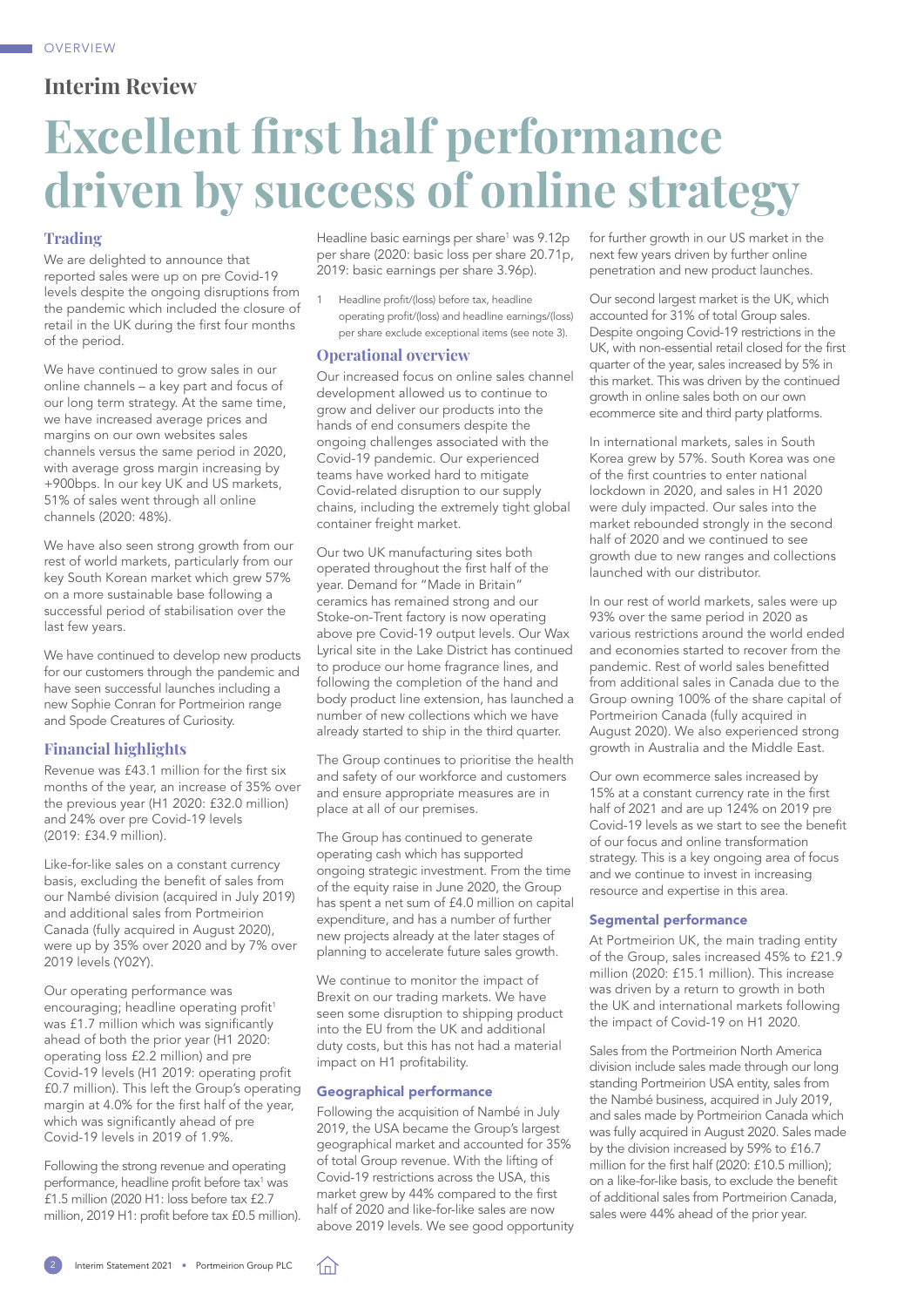Sales from our global home fragrance division decreased by 28% over the prior year to £4.6 million (2020: £6.4 million). .<br>This decrease was driven by a reduction in hand sanitiser sales which benefitted the first half of 2020; the majority of these sales were not repeated as supply from overseas became more readily and cheaply available. Excluding these sales underlying home fragrance sales were above 2020 levels, but below historic levels due to the impact of the closure of physical UK retail stores.

### **Profit**

In the first half of 2021, the Group made a headline profit before tax<sup>1</sup> of £1.5 million; this compared to a loss before tax of £2.7 million in 2020 and a profit before tax of £0.5 million in 2019.

This profit was a pleasing result and in line with management expectations, and is set against a challenging UK retail backdrop with forced non-essential retail closures for all of the first quarter of the year.

Headline profit/(loss) before tax exclude exceptional items (see [note 3](#page-13-0)).

### **Dividend**

The Board is committed to a dividend policy which ensures we retain and invest enough capital in our business to drive long-term growth in our brands and we maintain a prudent and sustainable level of dividend cover.

The Board determined not to pay a dividend for FY20 due to the impact and disruption of Covid-19 on our business. On the basis of our strong first half trading performance we expect to resume dividend payments for FY21.

### **Balance sheet**

The Group ended the first half of 2021 with net cash of £0.1 million; this compares to net cash of £1.1 million at 30 June 2020 and net cash of £0.7 million at 31 December 2020. In addition to the cash balance of £9.0 million and bank borrowings of £8.9 million, the Group also has unutilised committed bank facilities of £15.0 million.

Our stock balance is £29.3 million compared to £30.6 million at 30 June 2020 and £27.3 million at 31 December 2020. Excluding the inventory balance in Portmeirion Canada (acquired in August 2020), our like-for-like inventory has reduced by £2.5 million or 8% since the previous half year end. The business continues to invest in seasonal working capital to support the second half retail sales peak, so an increase over the year end position is to be expected.

We carry significant goodwill and intangible asset values on our balance sheet of some £15.7 million. These balances largely relate to the acquisitions of Wax Lyrical and Nambé and the goodwill is reviewed annually. The intangible assets are amortised over a range of ten and twenty

|                                           | 2021<br>£m | 2020<br>£m | 2019<br>£m |
|-------------------------------------------|------------|------------|------------|
| Reported sales                            | 43.1       | 32.0       | 34.9       |
| H1 like-for-like sales*                   | 35.8       | 27.4       | 34.4       |
| H1 constant currency like-for-like sales* | 36.7       | 27.2       | 34.4       |
| Total own website sales                   | 5.2        | 4.7        | 2.0        |
| UK/US sales via online channels           | 51%        | 48%        | 30%        |

Like-for-like sales exclude the benefit in 2021 and 2020 of a full year sales of Nambé (acquired in July 2019) and additional sales from Portmeirion Canada (acquired August 2020) previously held as an associated company.

years depending on their nature.

### **Environmental, Social and Governance**

The Group remains committed to the vision and values which support the Group's culture of openness and integrity and encourage behaviours that will positively impact our long-term sustainability.

We remain committed to being environmentally responsible through our dedication to reducing energy consumption, improving efficiency including improved production yields and reduced waste.

At our Stoke-on-Trent ceramic factory, we continue to strive for improvement in energy efficiency and reduce carbon emissions; as a result of ongoing investment in kiln firing, energy recirculation and throughput capacity we have both improved energy efficiency and reduced carbon emissions by 10% over the prior year. We have also committed to reducing our plastic content in packaging which has yielded a 50% reduction in usage over 2020 levels. We are also focused on recycling waste material and this was resulted in less than 1% of our waste going to landfill sites, with much ceramic waste being reused in the construction industry.

At our home fragrance factory in the Lake District, we continue to utilise a wind turbine to provide 60% of the energy required on the site. As part of new product launches including the hand and body care ranges, we are using biopolymer plastic which is made from renewable energy sources which actually helps reduce CO<sub>2</sub> emissions as part of the process. Wax Lyrical strive for continuous improvement in the environmental impact of its products, which includes using 100% recyclable future pump bottles, utilising longer-lasting diffuser oil and being a member of the Roundtable on Sustainable Palm Oil (RSPO).

We continue to employ and recruit people who share our company values. Our ethics and governance are supported by internal policies and procedures. Further details on our corporate culture and its integration within the Group can be found on our website, [www.portmeiriongroup.com,](http://www.portmeiriongroup.com) and in the Stakeholder Engagement, Our Sustainability and Corporate Governance Statements in our Annual Report and Accounts.

We are proud to have achieved Investor in People (IIP) Platinum accreditation in both our UK businesses in recognition to our commitment to leading, supporting and improving our workforce to achieve business results. Platinum is the highest level of IIP accreditation, which positions Portmeirion among the elite few for its commitment to high performance through excellent people management.

### **Strategic areas of focus**

Our brands have a combined history of more than 750 years as the much loved choice for our customers' homes. Our ambition is to be a leading force in the global homewares category.

Our long-term strategy is centred around driving profitable growth through:

- developing significant online sales channels including our own websites in key markets. In doing so we deepen the relationship with our end consumer and provide enhanced levels of satisfaction and demand for our products in the future;
- increasing our footprint in new markets through new product categories, and driving commercial activity in new geographies;
- building our brands' reach to engage even more consumers through new product design, as well as new formats of existing product and ranges including those targeted at the growing market for gifting; and
- leveraging our long established areas of core business strengths. These include investing in automation in our UK factories to drive both extra capacity and cost efficiency, our network of sourced factories around the world, and developing further direct to consumer warehouse capacity in our core markets.

We are confident that these initiatives, taken together, will drive accelerated sales growth and a sustained improvement in our operating margins which will deliver enhanced shareholder value.

Within these areas the Group has a number of specific areas of focus.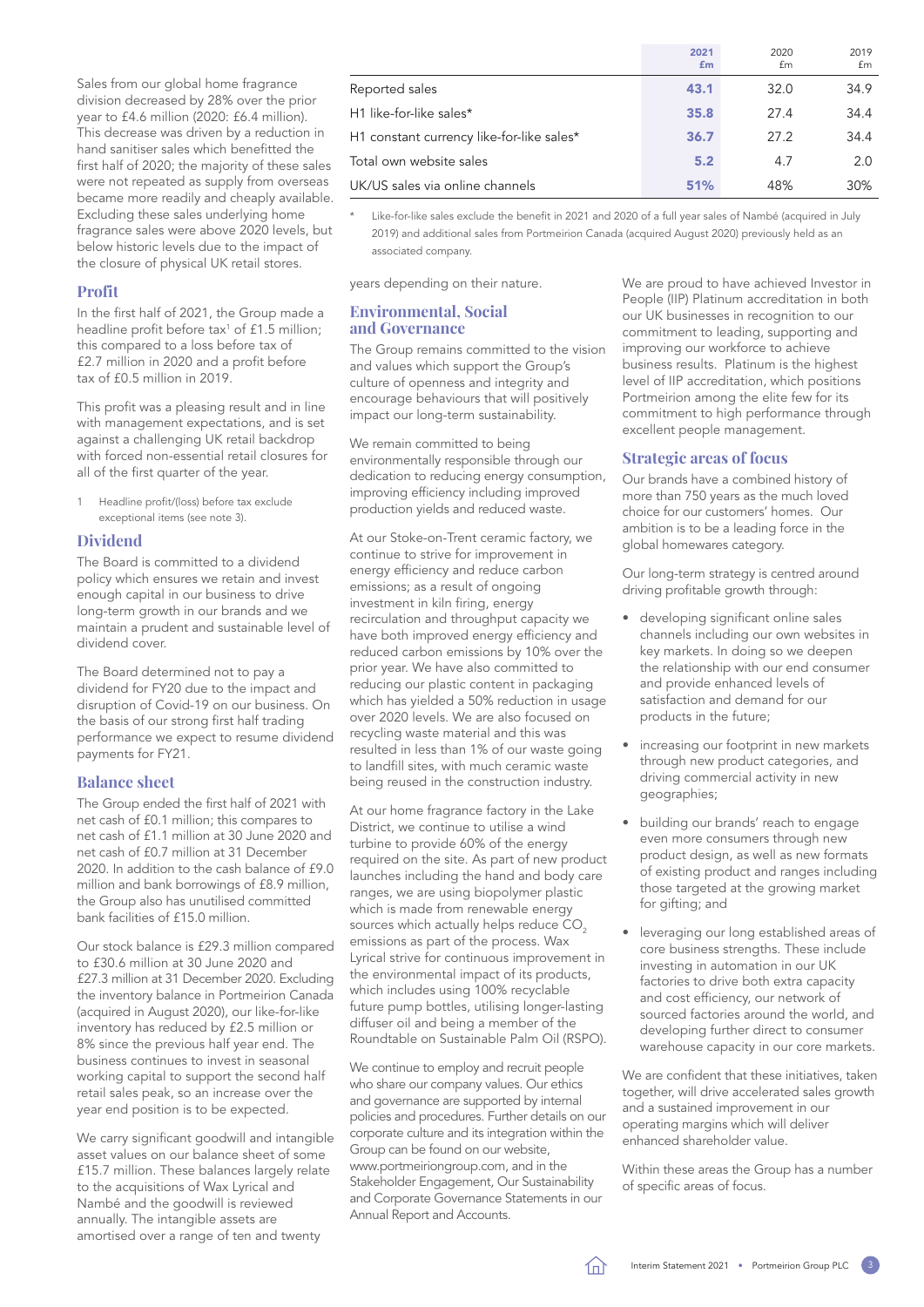## **Interim Review** continued

### Products and brands

The Group has six major brands – Portmeirion, Spode, Royal Worcester, Pimpernel, Wax Lyrical and Nambé. Supporting and developing our brands is central to our business strategy and we continue to invest in both our heritage patterns and new product ranges.

Collectively, these brands have been chosen by our customers for more than 750 years, and we continue to invest and grow these brands via both line extensions to existing ranges and new complementary lines. In the last 12 months we have significantly increased the size of our brand marketing teams who, working with our designers, will develop and execute roadmaps to grow the sales footprints of our brands.

In addition to new product that we have already launched in 2021, we have an exciting future new product pipeline for the next 24 months that we believe will drive our sales over the next few years.

A list of our current ranges can be found at [www.portmeirion.co.uk](http://www.portmeirion.co.uk), [www.spode.co.uk](http://www.spode.co.uk), [www.waxlyrical.com,](http://www.waxlyrical.com) [www.royalworcester.co.uk,](http://www.royalworcester.co.uk) [www.pimpernelinternational.co.uk](http://www.pimpernelinternational.co.uk) and [www.nambe.co.uk.](http://www.nambe.co.uk) Customers in the United States should go to [www.portmeirion.com](http://www.portmeirion.com) and [www.nambe.com](http://www.nambe.com). Our Canadian website operates under [www.haustopia.com](http://www.haustopia.com).

### Accelerate our online transformation

The impact of Covid-19 has accelerated the trend to shopping online which represents a great opportunity for the Group to deepen our relationship and all points of contact with our end consumers. We have made great progress with our own website sales up 124% (Y02Y on pre Covid-19 levels) and with all online channel sales now representing 51% in our UK and US markets (2020: 48%, 2019: 30%). We have hired significant new digital marketing and online sales expertise in the past twelve months and will continue across the next 18 months to deploy accelerated investments behind our front end and back end web systems, customer data systems and in building further direct to consumer warehouse capacity to meet our forecast growth.

### Stabilise and diversify within our South Korean market

We have spent the last 24 months stabilising sales to our South Korean market with strengthened internal controls to reduce stock overhangs caused by excessive parallel shipping of product from other markets.

We are pleased therefore to see the benefit of this action and from recent new product launches, demonstrated by 57% sales growth over 2020 and 4% over 2019. From this more stable base we expect to see

further and sustainable growth in our South Korean market over the next few years. Our Portmeirion Botanic Garden range is much loved in South Korea and we are looking forward to launching new products in 2022 to mark the 50th anniversary of the launch of this range.

### Rest of the world expansion

The Group sells into more than 70 countries around the world, with more than 80% of these sales made in our three key markets of the USA, UK and South Korea. We see a great opportunity to grow in other markets around the world through new distributor relationships and are particularly focused on Asia, Middle East and Europe.

Rest of world sales grew by 93% over 2020 levels with particularly strong growth in Australia and the Middle East and by 40% from Y02Y.

Included in rest of world sales are those made by Portmeirion Canada, our long standing 50% owned associated company which we fully acquired in August 2020. The Canadian retail market has been on Covid-19 related lockdown through much of the first half of FY21, but we have seen encouraging progress in sales made via online channels including the relaunch of our Canadian website, [www.haustopia.com](http://www.haustopia.com).

### Operating capabilities and efficiency

We constantly review our operating capabilities in order to position the Group to meet the changing requirements of our customers, including our ongoing strategy and focus on growth in online and direct to consumer fulfilment.

We have increased our capital investment in the past 12 months with new automation projects in our Stoke-on-Trent factory and a new hand and body product production line in our Wax Lyrical factory in the Lake District. These projects will add extra production capacity, new revenue streams and deliver lower cost per unit as part of our strategy to improve Group operating margins.

We have commenced capital projects in 2021 in both our UK and US warehouses to increase our direct to consumer order fulfilment capacity and overall system integration and service levels. When complete these initiatives will provide additional support to our online sales growth strategy.

### **Corporate governance and Board**

The Board are committed to good governance and we have continued to apply the Quoted Companies Alliance ("QCA") Corporate Governance Code, complying with its principles throughout the period. To see how the Group addresses

the key governance principles defined in the QCA Code please refer to our website at [www.portmeiriongroup.com/investors.](http://www.portmeiriongroup.com/investors)

The Board keeps its composition and performance under review to ensure that we have the appropriate skills and experience in place to deliver our strategy.

### **Outlook**

We are delighted with our excellent results in the first half of the financial year. Since the period end trading has continued that trend into the first two months of the second half. Looking forward we have a strong order book across our key markets for the rest of the year. We are cognisant of the ongoing, widely reported disruption and volatility in global supply chains, including labour shortages, container shipping delays and significant market price rises in container shipping rates all of which impact our business. We have taken and will continue to take mitigating action where possible, expediting stock shipments, building additional raw material and finished goods stock contingency, reviewing our own selling prices and continuing to offer added protection and flexibility to our staff to protect them from Covid-19 and related absence.

We remain confident of achieving market expectations<sup>1</sup>, and the accelerated strategic investments we are making across our business will enable a strong path of growth in the next few years.

The Group benefits from global brands and products with timeless design. We have strong market positions around the world and over 750 years of combined history. During this pandemic we have not stood still and have continued to increase our investment behind our online growth strategy, new product pipeline and making our operations more efficient. We believe this investment, together with our strong balance sheet, underpins future growth and we remain confident in our ability to generate shareholder value.

1 Current consensus market expectations for 2021 are revenue of £90 million and profit before tax of £6.4 million, and for 2022 are revenue of £99.5 million and profit before tax of £10.0 million.

<u> The Contract of the Contract of the Contract of the Contract of the Contract of the Contract of the Contract of the Contract of the Contract of the Contract of the Contract of the Contract of the Contract of the Contract</u>

Non-executive Chief Executive Chairman 13 September 2021

winter

**Dick Steele Mike Raybould** 

Interim Statement 2021 • Portmeirion Group PLC

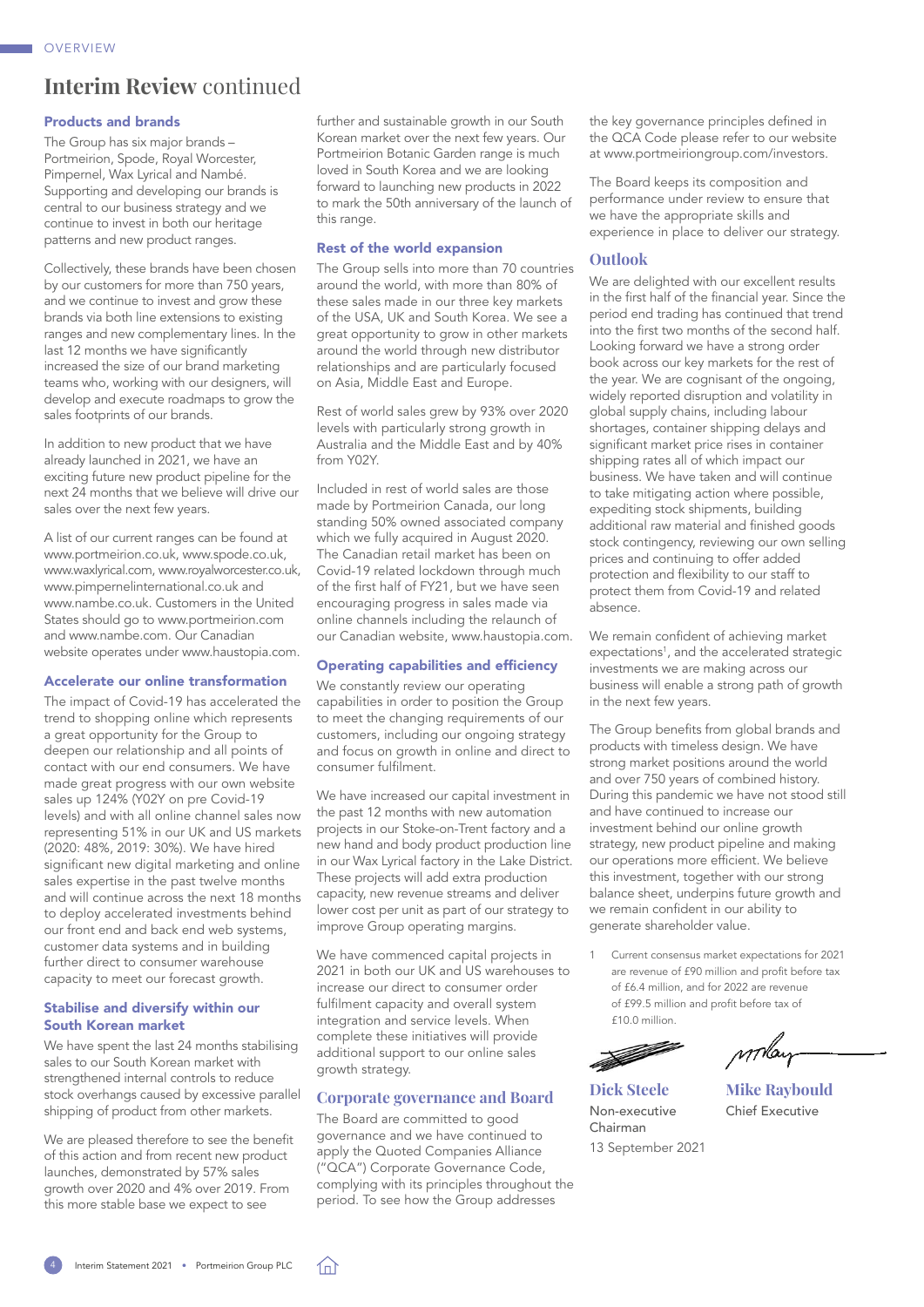# <span id="page-6-0"></span>**Independent Review Report**

to Portmeirion Group PLC

We have been engaged by Portmeirion Group PLC ("the Group") to review the interim financial information for the six months ended 30 June 2021 which comprises the consolidated income statement, the consolidated statement of comprehensive income, the consolidated balance sheet, the consolidated statement of changes in equity, the consolidated statement of cash flows and related [notes 1 to 12.](#page-12-0) We have read the other information contained in the interim statement and considered whether it contains any apparent misstatements or material inconsistencies with the interim financial information.

This report is made solely to the Company in accordance with International Standard on Review Engagements (UK and Ireland) 2410 issued by the Auditing Practices Board and our Engagement Letter dated July 2021. Our work has been undertaken so that we might state to the Company those matters we are required to state to them in an independent review report and for no other purpose. To the fullest extent permitted by law, we do not accept or assume responsibility to anyone other than the Company, for our review work, for this report, or for the conclusions we have formed.

### **Respective responsibilities of directors and auditor**

The interim statement, including the financial information contained therein, is the responsibility of, and has been approved by, the directors. The directors are responsible for preparing the interim statement in accordance with the AIM Rules issued by the London Stock Exchange, which requires that the interim statement must be prepared and presented in a form consistent with that which will be adopted in the Company's annual accounts having regard to the accounting standards applicable to such annual accounts.

Our responsibility is to express to the Company a conclusion on the consolidated interim financial information in the interim statement based on our review.

### **Scope of review**

We conducted our review in accordance with International Standard on Review Engagements (UK and Ireland) 2410, "Review of Interim Financial Information Performed by the Independent Auditor of the Entity" issued by the Auditing Practices Board for use in the United Kingdom.

A review of interim financial information consists of making enquiries, primarily of persons responsible for financial and accounting matters, and applying analytical and other review procedures. A review is substantially less in scope than an audit conducted in accordance with International Standards on Auditing (UK) and consequently does not enable us to obtain assurance that we would become aware of all significant matters that might be identified in an audit. Accordingly, we do not express an audit opinion.

### **Conclusion**

Based on our review, nothing has come to our attention that causes us to believe that the consolidated interim financial information in the interim statement does not give a true and fair view of the financial position of the Company as at 30 June 2021 and of its financial performance and its cash flows for the six months then ended, in accordance with the AIM Rules issued by the London Stock Exchange.

Signed:

### **Mazars LLP**

Chartered Accountants The Pinnacle 160 Midsummer Boulevard Milton Keynes MK9 1FF 13 September 2021

### Notes:

(a) The maintenance and integrity of the Portmeirion Group PLC web site is the responsibility of the directors; the work carried out by us does not involve consideration of these matters and, accordingly, we accept no responsibility for any changes that may have occurred to the interim report since it was initially presented on the web site.

(b) Legislation in the United Kingdom governing the preparation and dissemination of financial information may differ from legislation in other jurisdictions.

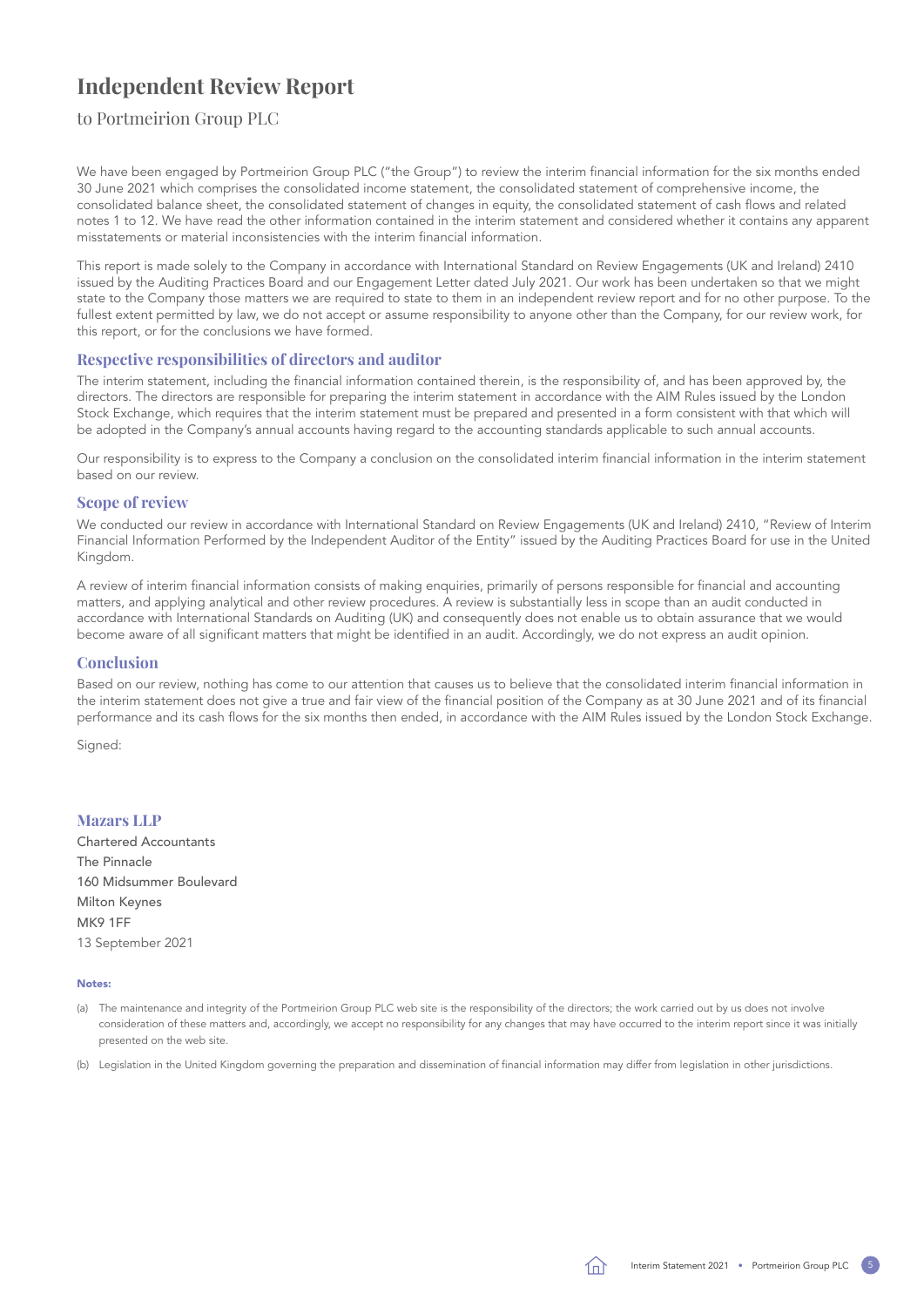# <span id="page-7-0"></span>**Consolidated Income Statement**

Unaudited

| Notes                                                       | <b>Six months</b><br>to 30 June<br>2021<br>£'000 | Six months<br>to 30 June<br>2020<br>£'000 | Year to<br>31 December<br>2020<br>£'000 |
|-------------------------------------------------------------|--------------------------------------------------|-------------------------------------------|-----------------------------------------|
| 2<br>Revenue                                                | 43,136                                           | 32,002                                    | 87,854                                  |
| Operating costs                                             | (41, 415)                                        | (34, 203)                                 | (85,661)                                |
| Headline operating profit/(loss) <sup>1</sup>               | 1,721                                            | (2, 201)                                  | 2,193                                   |
| Exceptional items<br>3                                      |                                                  |                                           |                                         |
| - restructuring costs                                       | (378)                                            | (85)                                      | (1, 288)                                |
| - acquisition costs                                         |                                                  |                                           | (104)                                   |
| - share issue costs                                         |                                                  | (55)                                      | (55)                                    |
| - Covid-19 costs                                            |                                                  | (67)                                      | (176)                                   |
| Operating profit/(loss)                                     | 1,343                                            | (2,408)                                   | 570                                     |
| Interest income                                             | $\overline{2}$                                   |                                           | 13                                      |
| 4<br>Finance costs                                          | (299)                                            | (384)                                     | (740)                                   |
| Profit on sale of fixed assets                              | 120                                              |                                           |                                         |
| Share of results of associated undertakings                 |                                                  | (83)                                      | (75)                                    |
| Headline profit/(loss) before tax <sup>1</sup>              | 1,544                                            | (2,668)                                   | 1,391                                   |
| 3<br>Exceptional items                                      |                                                  |                                           |                                         |
| - restructuring costs                                       | (378)                                            | (85)                                      | (1, 288)                                |
| – acquisition costs                                         |                                                  |                                           | (104)                                   |
| - share issue costs                                         |                                                  | (55)                                      | (55)                                    |
| - Covid-19 costs                                            |                                                  | (67)                                      | (176)                                   |
| Profit/(loss) before tax                                    | 1,166                                            | (2,875)                                   | (232)                                   |
| 5<br>Tax <sup>2</sup>                                       | (233)                                            | 460                                       | (503)                                   |
| Profit/(loss) for the period attributable to equity holders | 933                                              | (2, 415)                                  | (735)                                   |
| 7<br>Earnings per share                                     |                                                  |                                           |                                         |
| <b>Basic</b>                                                | 6.79p                                            | (22.66p)                                  | (6.02)p                                 |
| Diluted                                                     | 6.77p                                            | (22.66p)                                  | (6.02)p                                 |
| 7<br>Headline earnings per share <sup>1</sup>               |                                                  |                                           |                                         |
| <b>Basic</b>                                                | 9.12p                                            | (20.71p)                                  | 4.96p                                   |
| Diluted                                                     | 9.09p                                            | (20.71p)                                  | 4.95p                                   |
| Dividends proposed and paid per share<br>6                  | 0.00 <sub>p</sub>                                | 0.00 <sub>p</sub>                         | 0.00 <sub>p</sub>                       |

All the above figures relate to continuing operations.

1 Headline operating profit or (loss) is statutory operating profit of £1,721,000 (H1 2020: £2,201,000 loss) before exceptional items of £378,000 (H1 2020: £207,000). Headline profit or (loss) before tax is statutory profit before tax of £1,544,000 (H1 2020: £2,668,000 loss), after adding back the exceptional items.

2 Tax on exceptional items in the current period has reduced the charge by £58,000 (H1 2020: £nil).

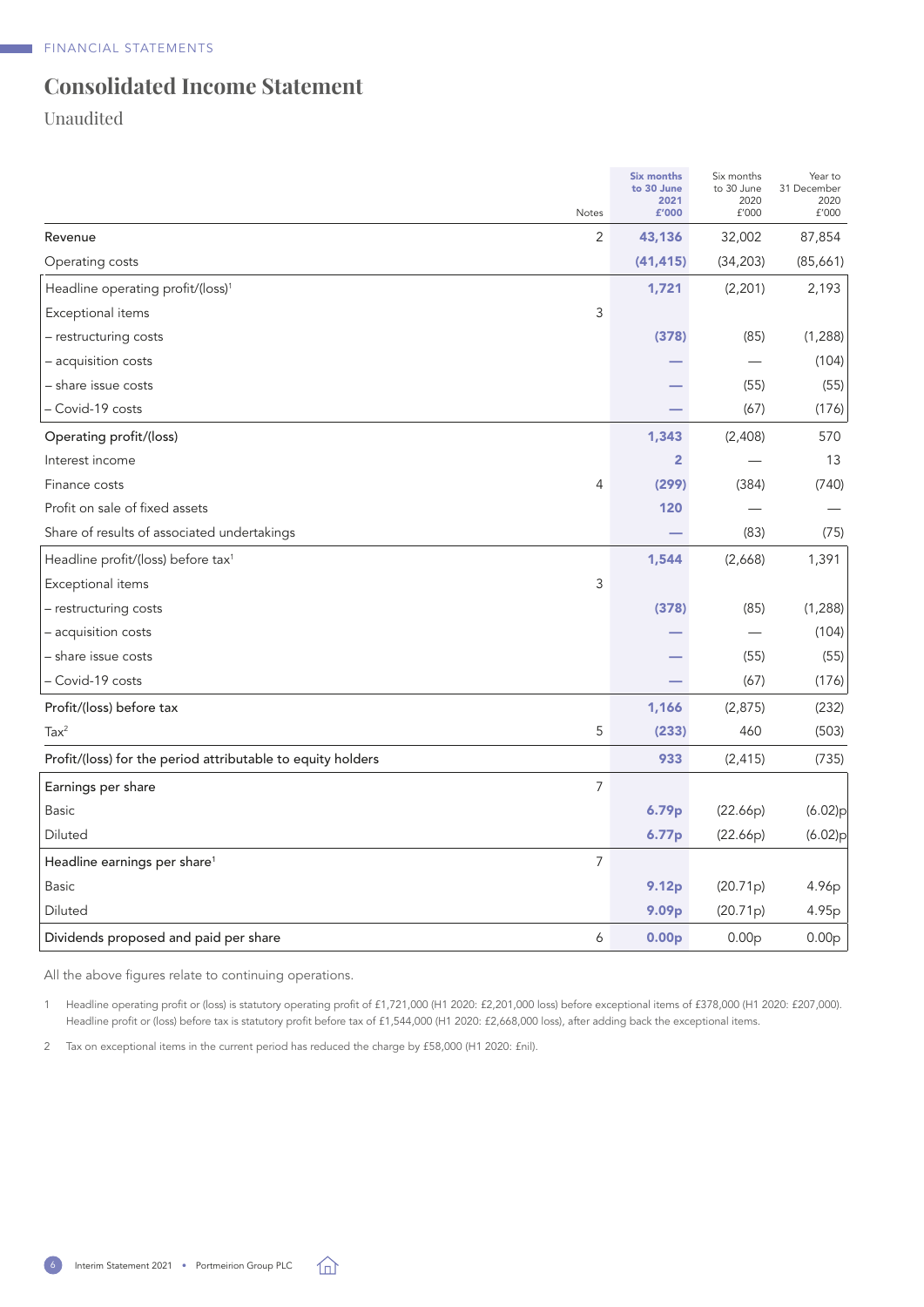# <span id="page-8-0"></span>**Consolidated Statement of Comprehensive Income**

|                                                                                             | Six months<br>to 30 June<br>2021<br>£'000 | Six months<br>to 30 June<br>2020<br>£'000 | Year to<br>31 December<br>2020<br>f'000 |
|---------------------------------------------------------------------------------------------|-------------------------------------------|-------------------------------------------|-----------------------------------------|
| Profit/(loss) for the period                                                                | 933                                       | (2, 415)                                  | (735)                                   |
| Items that will not be reclassified subsequently to profit or loss:                         |                                           |                                           |                                         |
| Remeasurement of net defined benefit pension scheme asset/(liability)                       | 3,000                                     | (1,980)                                   | (3,208)                                 |
| Deferred tax relating to items that will not be reclassified subsequently to profit or loss | (750)                                     | 385                                       | 843                                     |
| Items that may be reclassified subsequently to profit or loss:                              |                                           |                                           |                                         |
| Exchange differences on translation of foreign operations                                   | (304)                                     | 1,219                                     | (525)                                   |
| Deferred tax relating to items that may be reclassified subsequently to profit or loss      |                                           |                                           | (26)                                    |
| Other comprehensive income for the period                                                   | 1,946                                     | (376)                                     | (2,916)                                 |
| Total comprehensive income for the period attributable to equity holders                    | 2,879                                     | (2,791)                                   | (3,651)                                 |

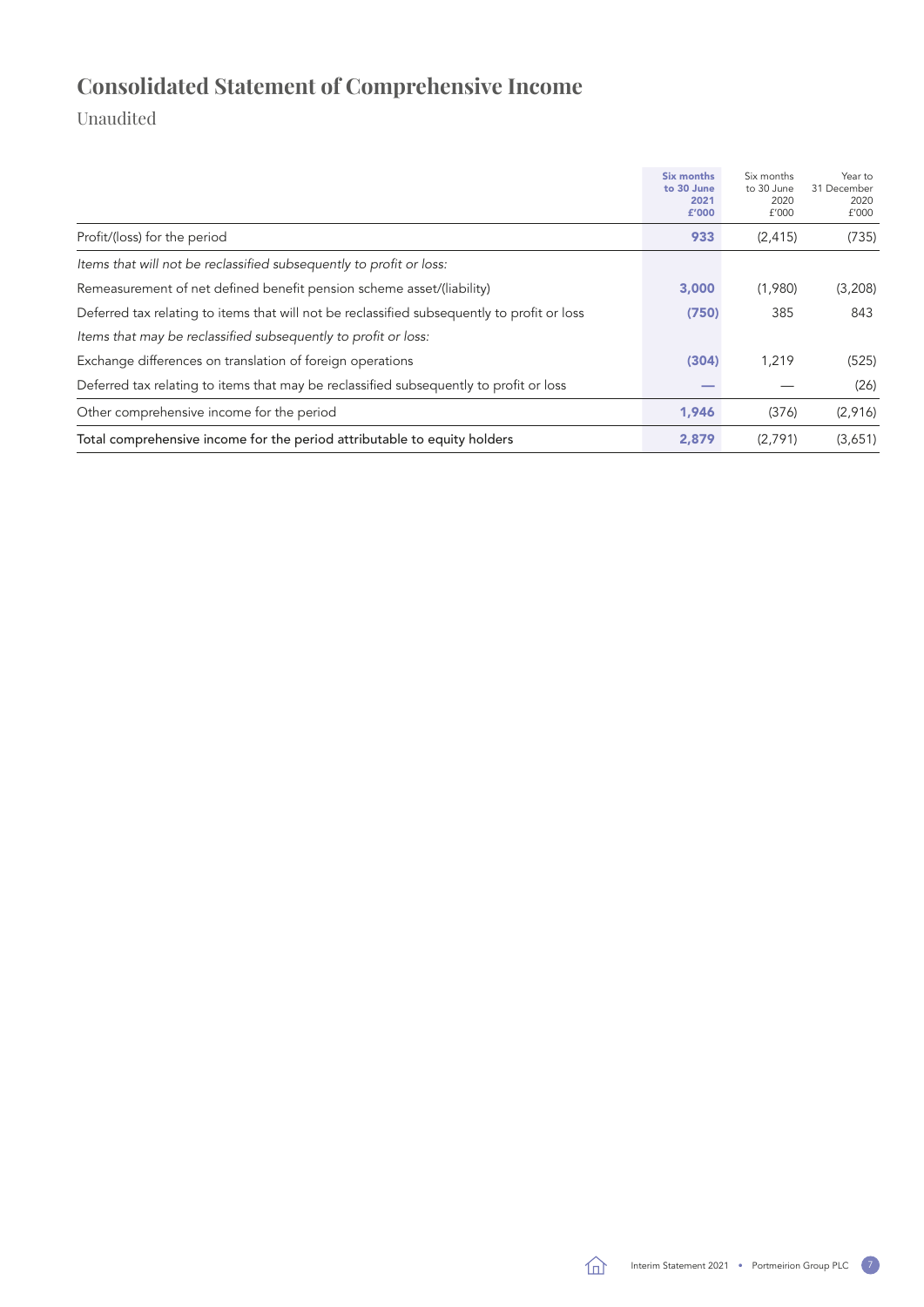# <span id="page-9-0"></span>**Consolidated Balance Sheet**

|                                  | 30 June<br>2021<br>£'000 | 30 June<br>2020<br>£'000 | 31 December<br>2020<br>£'000 |
|----------------------------------|--------------------------|--------------------------|------------------------------|
| Non-current assets               |                          |                          |                              |
| Goodwill                         | 8,978                    | 8,978                    | 8,978                        |
| Intangible assets                | 6,769                    | 7,457                    | 6,976                        |
| Property, plant and equipment    | 13,212                   | 11,121                   | 12,197                       |
| Right-of-use assets              | 6,328                    | 5,612                    | 6,910                        |
| Interests in associates          |                          | 633                      |                              |
| Pension scheme surplus           | 1,152                    |                          |                              |
| Deferred tax asset               | 80                       | 691                      | 119                          |
| Total non-current assets         | 36,519                   | 34,492                   | 35,180                       |
| Current assets                   |                          |                          |                              |
| Inventories                      | 29,259                   | 30,608                   | 27,313                       |
| Trade and other receivables      | 12,329                   | 11,252                   | 15,269                       |
| Current income tax asset         | 895                      | 733                      | 579                          |
| Cash and cash equivalents        | 9,043                    | 12,987                   | 11,590                       |
| Total current assets             | 51,526                   | 55,580                   | 54,751                       |
| Total assets                     | 88,045                   | 90,072                   | 89,931                       |
| <b>Current liabilities</b>       |                          |                          |                              |
| Trade and other payables         | (12, 032)                | (12, 722)                | (12,601)                     |
| Borrowings                       | (2,979)                  | (2,970)                  | (3,972)                      |
| Lease liabilities                | (1, 595)                 | (1,685)                  | (2, 143)                     |
| <b>Total current liabilities</b> | (16,606)                 | (17, 377)                | (18, 716)                    |
| Non-current liabilities          |                          |                          |                              |
| Pension scheme deficit           |                          | (2,000)                  | (2,721)                      |
| Deferred tax liability           | (1,774)                  | (1,065)                  | (738)                        |
| Borrowings                       | (5,959)                  | (8,938)                  | (6,951)                      |
| Lease liabilities                | (5,058)                  | (4,200)                  | (5,096)                      |
| Total non-current liabilities    | (12, 791)                | (16, 203)                | (15, 506)                    |
| <b>Total liabilities</b>         | (29, 397)                | (33,580)                 | (34, 222)                    |
| Net assets                       | 58,648                   | 56,492                   | 55,709                       |
| Equity                           |                          |                          |                              |
| Called up share capital          | 710                      | 710                      | 710                          |
| Share premium account            | 18,344                   | 18,347                   | 18,344                       |
| Investment in own shares         | (3, 124)                 | (3, 146)                 | (3, 140)                     |
| Share-based payment reserve      | 212                      | 123                      | 152                          |
| Translation reserve              | 773                      | 2,847                    | 1,077                        |
| Retained earnings                | 41,733                   | 37,611                   | 38,566                       |
| Total equity                     | 58,648                   | 56,492                   | 55,709                       |

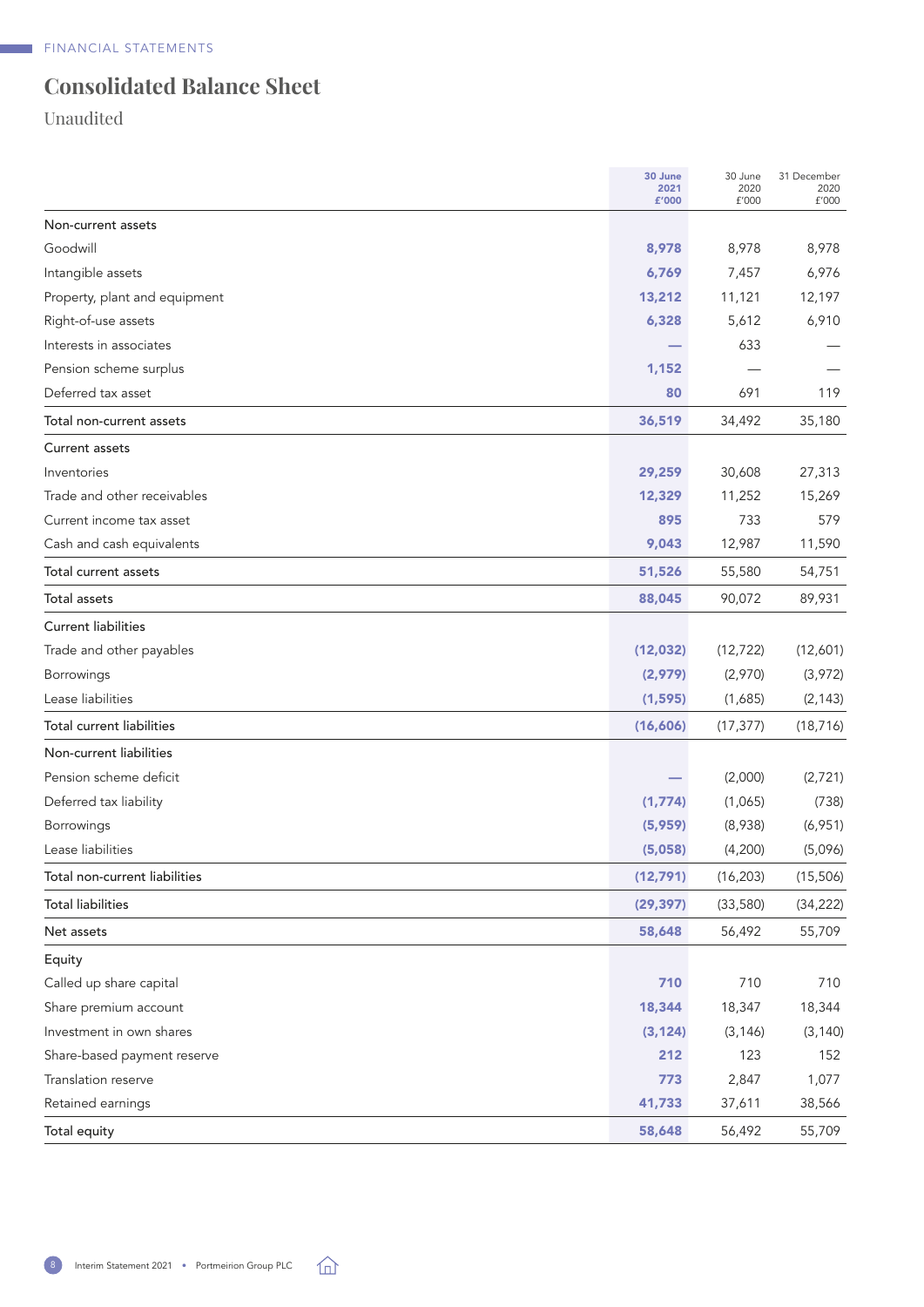# <span id="page-10-0"></span>**Consolidated Statement of Changes in Equity**

|                                            | Share<br>capital<br>£'000 | Share<br>premium<br>account<br>£'000 | Investment<br>in own<br>shares<br>£'000 | Share-<br>based<br>payment<br>reserve<br>£'000 | Translation<br>reserve<br>£'000 | Retained<br>earnings<br>£'000 | Total<br>£'000 |
|--------------------------------------------|---------------------------|--------------------------------------|-----------------------------------------|------------------------------------------------|---------------------------------|-------------------------------|----------------|
| At 1 January 2020                          | 555                       | 7,310                                | (3, 146)                                | 87                                             | 1,628                           | 41,664                        | 48,098         |
| Loss for the period                        |                           |                                      |                                         |                                                |                                 | (2, 415)                      | (2, 415)       |
| Other comprehensive income for the period  |                           |                                      |                                         |                                                | 1,219                           | (1, 595)                      | (376)          |
| Total comprehensive income for the period  | -                         |                                      |                                         |                                                | 1,219                           | (4,010)                       | (2,791)        |
| Issue of own shares                        | 155                       | 11,037                               |                                         |                                                |                                 |                               | 11,192         |
| Cost of issue of own shares                |                           |                                      |                                         |                                                |                                 | (43)                          | (43)           |
| Increase in share-based payment reserve    |                           |                                      |                                         | 36                                             |                                 |                               | 36             |
| At 30 June 2020                            | 710                       | 18,347                               | (3, 146)                                | 123                                            | 2,847                           | 37,611                        | 56,492         |
| Profit for the period                      |                           |                                      |                                         |                                                |                                 | 1,680                         | 1,680          |
| Other comprehensive income for the period  |                           |                                      |                                         |                                                | (1,770)                         | (770)                         | (2, 540)       |
| Total comprehensive income for the period  |                           |                                      |                                         |                                                | (1,770)                         | 910                           | (860)          |
| Unclaimed dividends written back           |                           |                                      |                                         |                                                |                                 | 4                             | 4              |
| Issue of own shares                        |                           | 37                                   |                                         |                                                |                                 |                               | 37             |
| Cost of issue of own shares                |                           | (40)                                 |                                         |                                                |                                 | 43                            | 3              |
| Increase in share-based payment reserve    |                           |                                      |                                         | 50                                             |                                 | (21)                          | 29             |
| Transfer on exercise or lapse of options   |                           |                                      |                                         | (21)                                           |                                 | 21                            |                |
| Shares issued under employee share schemes |                           |                                      | 6                                       |                                                |                                 | (6)                           |                |
| Deferred tax on share-based payment        |                           |                                      |                                         |                                                |                                 | 4                             | 4              |
| At 31 December 2020                        | 710                       | 18,344                               | (3, 140)                                | 152                                            | 1,077                           | 38,566                        | 55,709         |
| Profit for the period                      |                           |                                      |                                         |                                                |                                 | 933                           | 933            |
| Other comprehensive income for the period  |                           |                                      |                                         |                                                | (304)                           | 2,250                         | 1,946          |
| Total comprehensive income for the period  |                           |                                      |                                         |                                                | (304)                           | 3,183                         | 2,879          |
| Increase in share-based payment reserve    |                           |                                      |                                         | 60                                             |                                 |                               | 60             |
| Shares issued under employee share schemes |                           |                                      | 16                                      |                                                |                                 | (16)                          |                |
| At 30 June 2021                            | 710                       | 18,344                               | (3, 124)                                | 212                                            | 773                             | 41,733                        | 58,648         |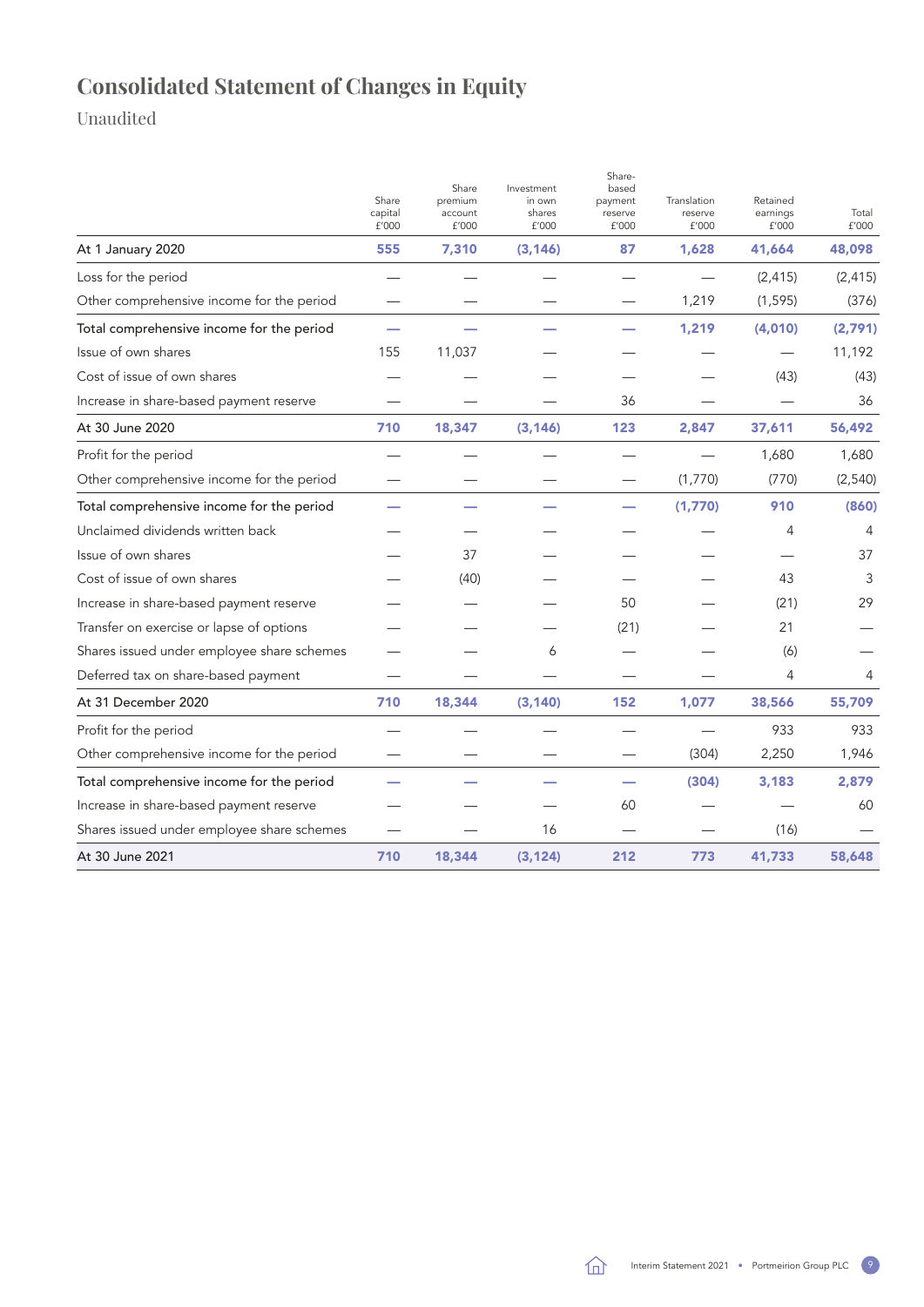# <span id="page-11-0"></span>**Consolidated Statement of Cash Flows**

|                                                          | Six months<br>to 30 June<br>2021<br>£'000 | Six months<br>to 30 June<br>2020<br>£'000 | Year to<br>31 December<br>2020<br>£'000 |
|----------------------------------------------------------|-------------------------------------------|-------------------------------------------|-----------------------------------------|
| Operating profit/(loss)                                  | 1,343                                     | (2,408)                                   | 570                                     |
| Adjustments for:                                         |                                           |                                           |                                         |
| Depreciation of property, plant and equipment            | 773                                       | 813                                       | 1,634                                   |
| Depreciation of right-of-use assets                      | 914                                       | 1,075                                     | 2,037                                   |
| Amortisation of intangible assets                        | 403                                       | 431                                       | 848                                     |
| Charge for share-based payments                          | 60                                        | 36                                        | 65                                      |
| Exchange loss                                            | (157)                                     | (147)                                     | (100)                                   |
| Costs taken directly through reserves                    |                                           | (43)                                      |                                         |
| Loss on sale of tangible fixed assets                    |                                           |                                           | 12                                      |
| Operating cash flows before movements in working capital | 3,336                                     | (243)                                     | 5,066                                   |
| (Increase)/decrease in inventories                       | (2,096)                                   | (3, 272)                                  | 171                                     |
| Decrease in receivables                                  | 2,864                                     | 8,328                                     | 4,398                                   |
| Decrease in payables                                     | (465)                                     | (427)                                     | (913)                                   |
| Cash generated from operations                           | 3,639                                     | 4,386                                     | 8,722                                   |
| Contributions to defined benefit pension scheme          | (900)                                     | (400)                                     | (900)                                   |
| Interest paid                                            | (240)                                     | (303)                                     | (497)                                   |
| Income taxes paid                                        | (208)                                     | (29)                                      | (125)                                   |
| Net cash inflow from operating activities                | 2,291                                     | 3,654                                     | 7,200                                   |
| Investing activities                                     |                                           |                                           |                                         |
| Interest received                                        | $\overline{2}$                            |                                           | 12                                      |
| Proceeds on disposal of property, plant and equipment    | 775                                       |                                           |                                         |
| Purchase of property, plant and equipment                | (2, 465)                                  | (542)                                     | (2, 556)                                |
| Purchase of intangible assets                            | (228)                                     | (92)                                      | (196)                                   |
| Acquisition of subsidiary                                |                                           |                                           | (541)                                   |
| Net cash outflow from investing activities               | (1, 916)                                  | (634)                                     | (3, 281)                                |
| <b>Financing activities</b>                              |                                           |                                           |                                         |
| Issue of own shares                                      |                                           | 11,192                                    | 11,229                                  |
| Costs taken directly through reserves                    |                                           |                                           | (40)                                    |
| New bank loans raised                                    |                                           | 2,000                                     | 5,000                                   |
| Principal elements of lease payments                     | (897)                                     | (801)                                     | (2,084)                                 |
| Repayments of borrowings                                 | (2,000)                                   | (3,581)                                   | (7, 581)                                |
| Net cash (outflow)/inflow from financing activities      | (2,897)                                   | 8,810                                     | 6,524                                   |
| Net (decrease)/increase in cash and cash equivalents     | (2,522)                                   | 11,830                                    | 10,443                                  |
| Cash and cash equivalents at beginning of period         | 11,590                                    | 1,151                                     | 1,151                                   |
| Effect of foreign exchange rate changes                  | (25)                                      | 6                                         | (4)                                     |
| Cash and cash equivalents at end of period               | 9,043                                     | 12,987                                    | 11,590                                  |

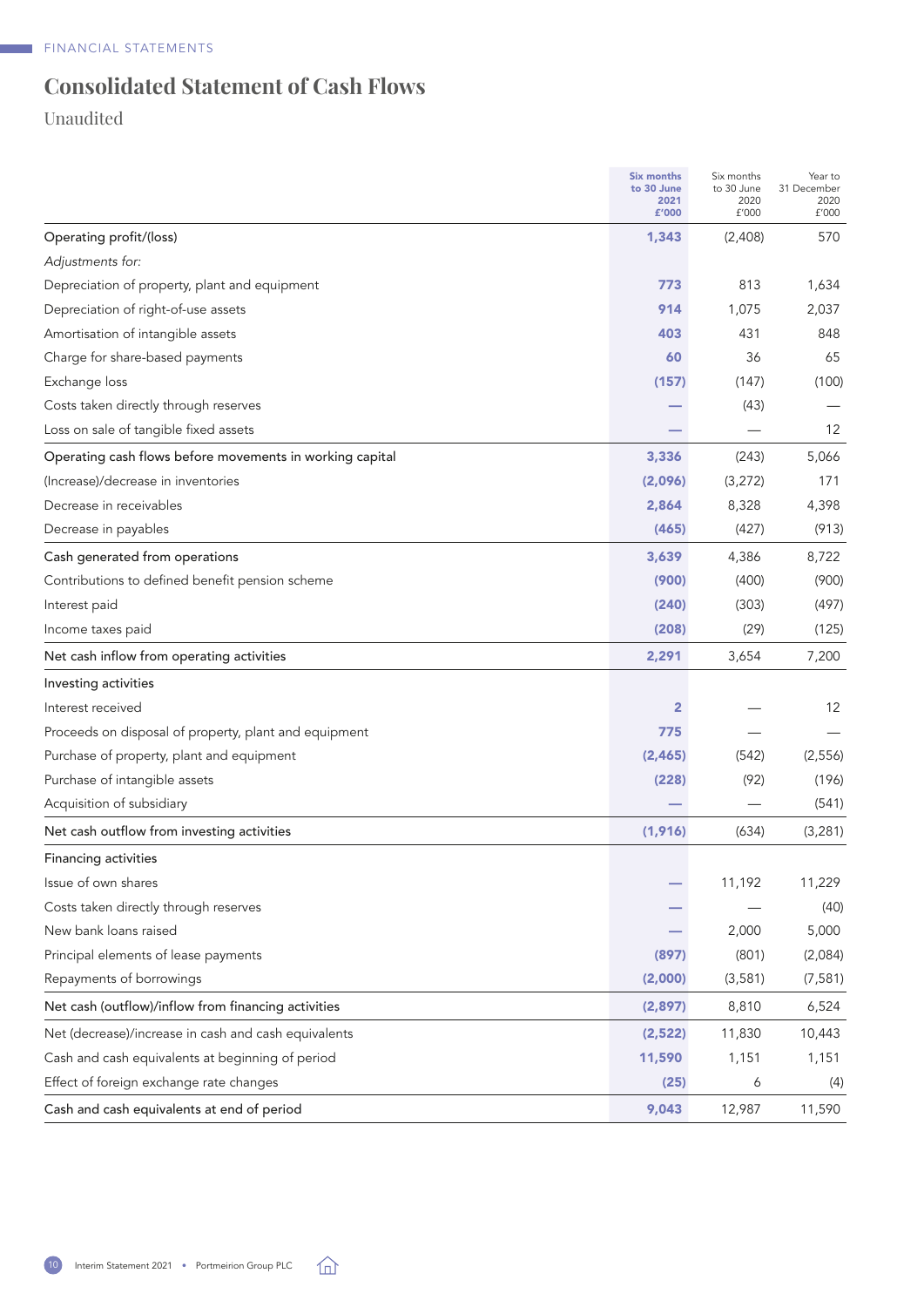# <span id="page-12-0"></span>**Notes to the Interim Financial Information**

### **1. Basis of preparation**

The interim financial information has not been audited and does not constitute statutory accounts within the meaning of Section 434 of the Companies Act 2006 but has been reviewed by the auditors in accordance with International Standard on Review Engagements (UK and Ireland) 2410 issued by the Auditing Practices Board. The Group's statutory accounts for the year ended 31 December 2020, prepared in accordance with international accounting standards in conformity with the requirements of the Companies Act 2006, have been delivered to the Registrar of Companies; the report of the auditors on these accounts was unqualified and did not contain a statement under Section 498 (2) or (3) of the Companies Act 2006.

The interim financial information has been prepared in accordance with IFRS on the historical cost basis, except that derivative financial instruments are stated at their fair value. The same accounting policies, presentation and methods of computation are followed in the interim financial information as were applied in the Group's last annual audited financial statements.

### Going concern

The directors having made suitable enquiries and analysis of the accounts, consider that the Group has adequate resources to continue in business for the foreseeable future. In making this assessment, the Directors have considered the Group's revised trading conditions following the impact of the Covid-19 pandemic, cash flow forecasts, share issue and available banking facility with appropriate headroom in facilities and financial covenants.

Details of the Covid-19 pandemic impact on the Portmeirion Group and its going concern assessment are included in the Group's statutory financial statements for the year ended 31 December 2020. The Group continues to trade in line with the revised trading conditions and the Directors continue to carefully monitor the impact of the Covid-19 pandemic on the operations of the Group.

### Critical accounting judgements and key sources of estimation uncertainty

The preparation of condensed consolidated interim financial statements requires management to make judgements, estimates and assumptions that affect the application of accounting policies and the reported amounts of assets and liabilities, income and expense. Actual results may differ from these estimates.

The significant judgements made by management in applying the Group's accounting policies and the key sources of estimation uncertainty were the same as those detailed on page 74 of the Group's 2020 Financial Statements.

### Government grants

The Group has received funding from various Governments in relation to Covid-19. Government income is recognised in profit or loss (as a deduction in the related expense) on a systematic basis over the periods in which the Group recognises expenses for the related costs for which the grants are intended to compensate (see [note 10](#page-14-0)).

### **2. Segmental analysis**

The following tables provide an analysis of the Group's revenue by operating segment and geographical market, irrespective of the origin of the products:

| Operating segment         | <b>Six months</b><br>to 30 June<br>2021<br>£'000 | Six months<br>to 30 June<br>2020<br>£'000 | Year to<br>31 December<br>2020<br>f'000 |
|---------------------------|--------------------------------------------------|-------------------------------------------|-----------------------------------------|
| Portmeirion UK            | 21,879                                           | 15,133                                    | 38,086                                  |
| Portmeirion North America | 16,656                                           | 10,492                                    | 34,936                                  |
| Global home fragrance     | 4,601                                            | 6,377                                     | 14,832                                  |
|                           | 43,136                                           | 32,002                                    | 87,854                                  |
| Geographical market       | <b>Six months</b><br>to 30 June<br>2021<br>£'000 | Six months<br>to 30 June<br>2020<br>f'000 | Year to<br>31 December<br>2020<br>f'000 |
| United Kingdom            | 13,264                                           | 12,684                                    | 31,845                                  |
| <b>United States</b>      | 15,126                                           | 10,506                                    | 33,493                                  |
| South Korea               | 9,724                                            | 6,211                                     | 13,071                                  |
| Rest of the World         | 5,022                                            | 2,601                                     | 9,445                                   |
|                           | 43,136                                           | 32,002                                    | 87,854                                  |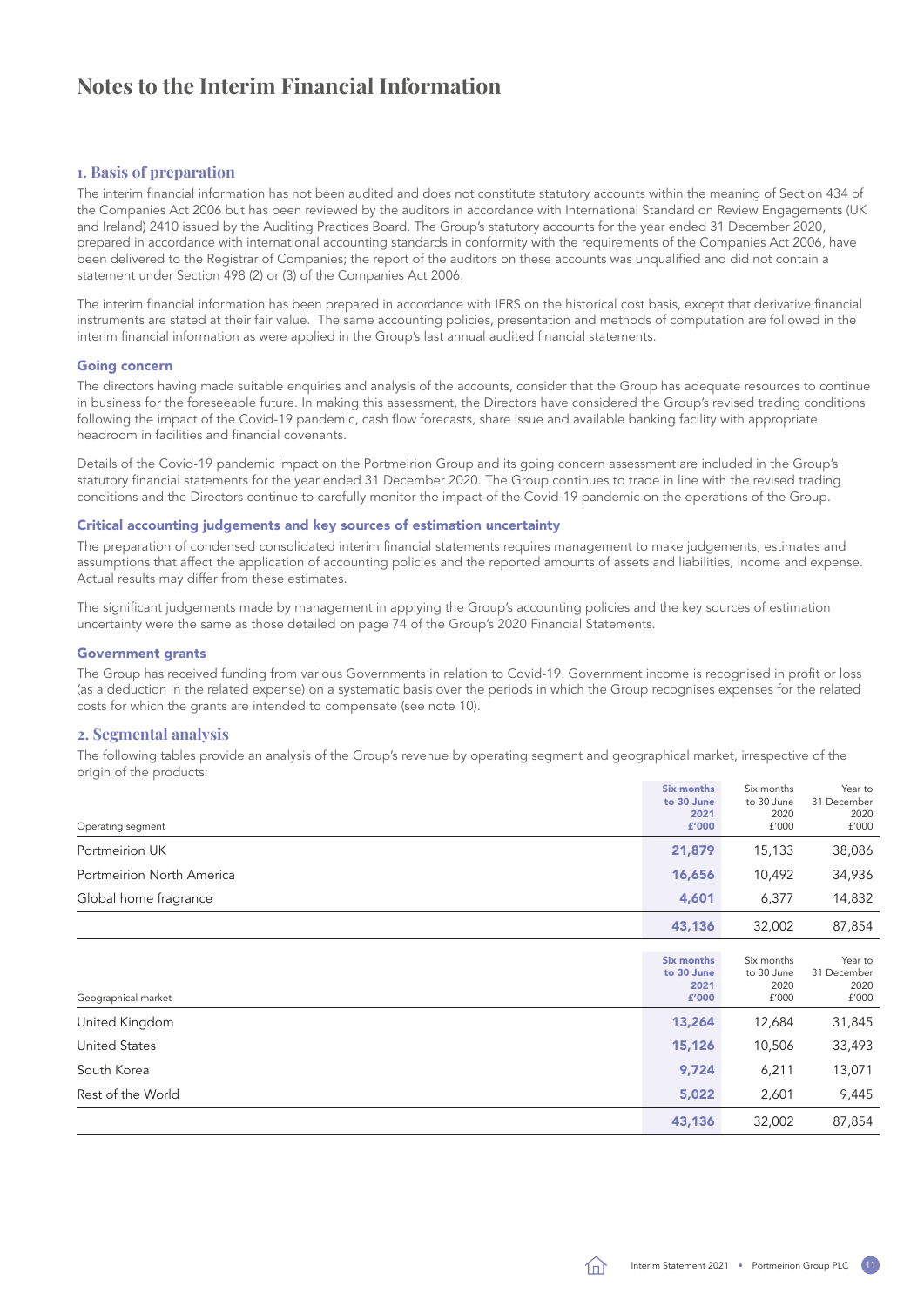# <span id="page-13-0"></span>**Notes to the Interim Financial Information** continued

### **3. Exceptional items**

|                     | Six months<br>to 30 June<br>2021<br>£'000 | Six months<br>to 30 June<br>2020<br>f'000 | Year to<br>31 December<br>2020<br>f'000 |
|---------------------|-------------------------------------------|-------------------------------------------|-----------------------------------------|
| Restructuring costs | 378                                       | 85                                        | 1,288                                   |
| Acquisition costs   |                                           |                                           | 104                                     |
| Share issue costs   |                                           | 55                                        | 55                                      |
| Covid-19 costs      |                                           | 67                                        | 176                                     |
|                     | 378                                       | 207                                       | 1,623                                   |

Restructuring costs relate to a redundancy exercise undertaken within the Group. All of these costs are exceptional in nature and non-recurring.

### **4. Finance costs**

|                                        | Six months | Six months | Year to     |
|----------------------------------------|------------|------------|-------------|
|                                        | to 30 June | to 30 June | 31 December |
|                                        | 2021       | 2020       | 2020        |
|                                        | £'000      | f'000      | f'000       |
| Interest paid                          | 190        | 295        | 561         |
| Interest on lease liabilities          | 92         | 83         | 179         |
| Net interest expense on pension scheme | 17         | 6          |             |
|                                        | 299        | 384        | 740         |

### **5. Taxation**

Tax for the interim period is charged at 20% (year to 31 December 2020: 19%) representing the best estimate of the weighted average annual corporation tax rate expected for the full year. Deferred tax has been calculated at a rate of 19%.

In the Finance Bill 2021, the Government announced that from 1 April 2023 the corporation tax rate would increase from 19% to 25%. The Finance Bill 2021 had its third reading on 24 May 2021 and is now considered substantively enacted. As a consequence, deferred tax assets/liabilities have been measured at the rate they are expected to reverse.

### **6. Dividend**

During the period no dividend was paid in respect of the previous financial year. The Directors do not propose a dividend in respect of the interim period ended 30 June 2021.

### **7. Earnings per share**

|                                                                                                                                        | Six months<br>to 30 June<br>2021<br>£'000 | Six months<br>to 30 June<br>2020<br>f'000 | Year to<br>31 December<br>2020<br>f'000 |
|----------------------------------------------------------------------------------------------------------------------------------------|-------------------------------------------|-------------------------------------------|-----------------------------------------|
| Earnings                                                                                                                               |                                           |                                           |                                         |
| Earnings for the purpose of basic and diluted earnings per share, being profit/(loss) for the<br>period attributable to equity holders | 933                                       | (2, 415)                                  | (735)                                   |
|                                                                                                                                        | Six months<br>to 30 June<br>2021<br>£'000 | Six months<br>to 30 June<br>2020<br>f'000 | Year to<br>31 December<br>2020<br>f'000 |
| Number of shares                                                                                                                       |                                           |                                           |                                         |
| Weighted average number of shares for the purpose of basic earnings per share                                                          | 13,743,924                                | 10,659,592                                | 12,208,723                              |
| Weighted average dilutive effect of conditional share awards                                                                           | 42,784                                    |                                           |                                         |
| Weighted average number of shares for the purpose of diluted earnings per share                                                        | 13,786,708                                | 10,659,592                                | 12,208,723                              |

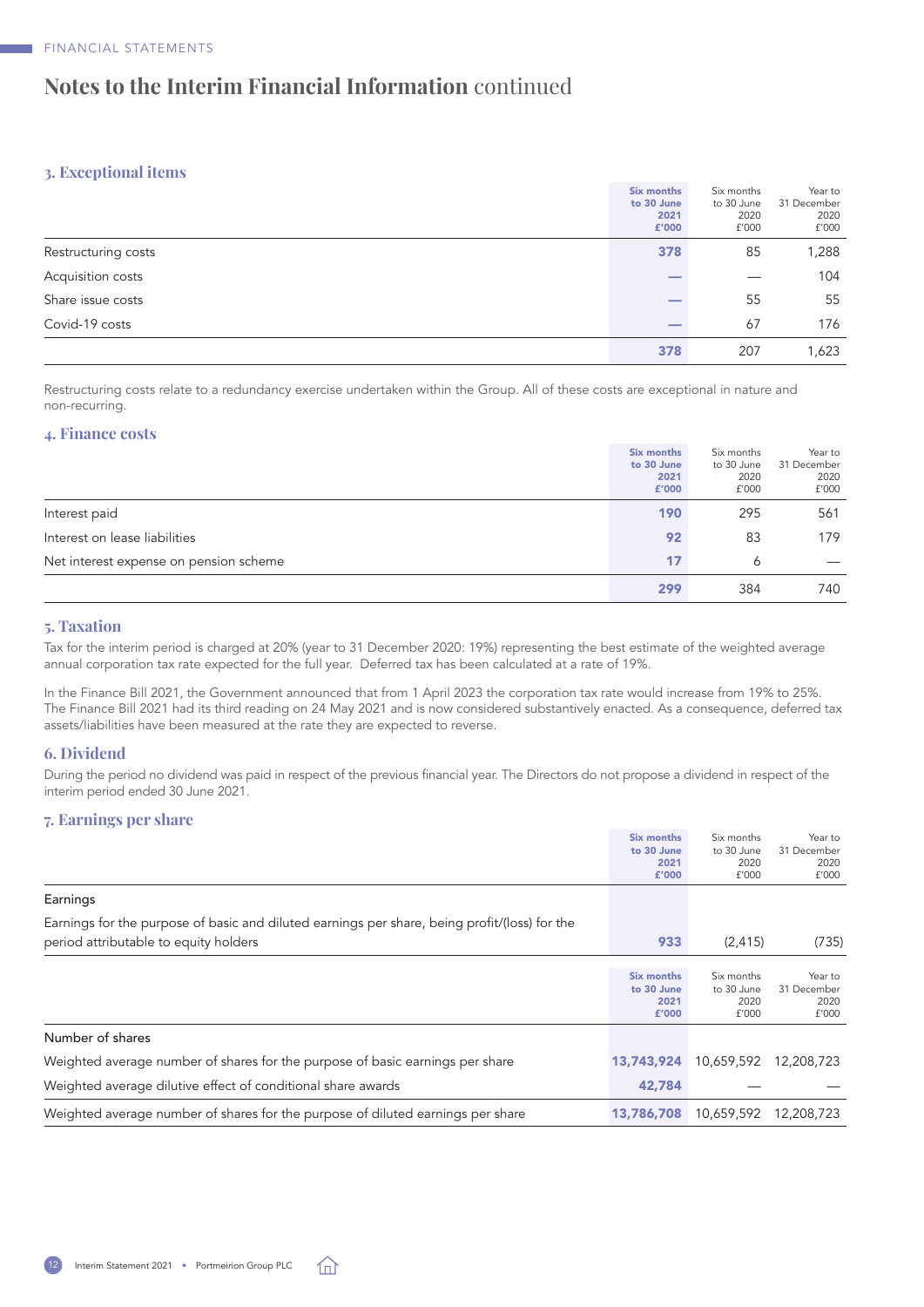### <span id="page-14-0"></span>**7. Earnings per share** continued

The calculation of basic and diluted headline earnings per share is based on the following data:

|                                                             | Six months<br>to 30 June<br>2021<br>£'000 | Six months<br>to 30 June<br>2020<br>f'000 | Year to<br>31 December<br>2020<br>f'000 |
|-------------------------------------------------------------|-------------------------------------------|-------------------------------------------|-----------------------------------------|
| Profit/(loss) for the period attributable to equity holders | 933                                       | (2, 415)                                  | (735)                                   |
| Add back:                                                   |                                           |                                           |                                         |
| Exceptional items and associated tax benefits               | 320                                       | 207                                       | 1.340                                   |
| Headline earnings                                           | 1,253                                     | (2,208)                                   | 605                                     |

### **8. Reconciliation of earnings before interest, tax, depreciation and amortisation (EBITDA)**

|                                                                     | <b>Six months</b><br>to 30 June<br>2021<br>£'000 | Six months<br>to 30 June<br>2020<br>£'000 | Year to<br>31 December<br>2020<br>f'000 |
|---------------------------------------------------------------------|--------------------------------------------------|-------------------------------------------|-----------------------------------------|
| Operating profit/(loss)                                             | 1,343                                            | (2,408)                                   | 570                                     |
| Add back:                                                           |                                                  |                                           |                                         |
| Depreciation                                                        | 1,687                                            | 1,888                                     | 3,671                                   |
| Amortisation                                                        | 403                                              | 431                                       | 848                                     |
| Earnings/(loss) before interest, tax, depreciation and amortisation | 3,433                                            | (89)                                      | 5,089                                   |

### **9. Retirement benefit schemes**

### Defined benefit scheme

The defined benefit obligation as at 30 June 2021 is calculated on a year-to-date basis, using the latest actuarial valuation as at 30 June 2021.

There have been no significant market fluctuations and significant one-off events, such as plan amendments, curtailments and settlements that have resulted in an adjustment to the actuarially-determined pension cost since the end of the prior financial year. The defined benefit plan assets have been updated to reflect their market value at 30 June 2021.

There have been no significant falls in asset prices observed during Covid-19 due to the diversified market portfolio. However, significant market fluctuations have caused an increase in the discount rate applied to the defined benefit obligation resulting in an asset.

### **10. Government grants**

Government grants were receivable as part of a Government initiative's to provide immediate financial support as a result of the effects of the Covid-19 shutdown. There are no future related costs in respect of these grants which are receivables solely as compensation for past expenses.

The Group received funding from the UK Government's 'Coronavirus Job Retention Scheme' and retail support grants, as well as the US Government's 'Paycheck Protection Programme' and the Canadian Government's 'Emergency Wage Subsidy'. In total this support amounted to £312,000 (2020: £2,843,000) and is included as a credit within operating costs.

### **11. Related party transactions**

The Group's related parties are as disclosed in the Report and Accounts for the year ended 31 December 2020. There were no material differences in related parties or related party transactions in the six months ended 30 June 2021 except for transactions with key management personnel.

The most significant of these was on 25 March 2021, under the Portmeirion 2012 Approved and Unapproved Share Option Plan, when 50,000, 30,000, 30,000, 30,000, 30,000 and 12,500 share option awards were granted to M Raybould, M Knapper, D Sproston, J Gale, W Robedee and M MacDonald respectively at an option price of £6.33 per share when the market price was £6.33 per share.

### **12. Post balance sheet events**

There were no post balance sheet events.

### **13. Availability of document**

A copy of the interim results will shortly be available on the Company website at [www.portmeiriongroup.com](http://www.portmeiriongroup.com).